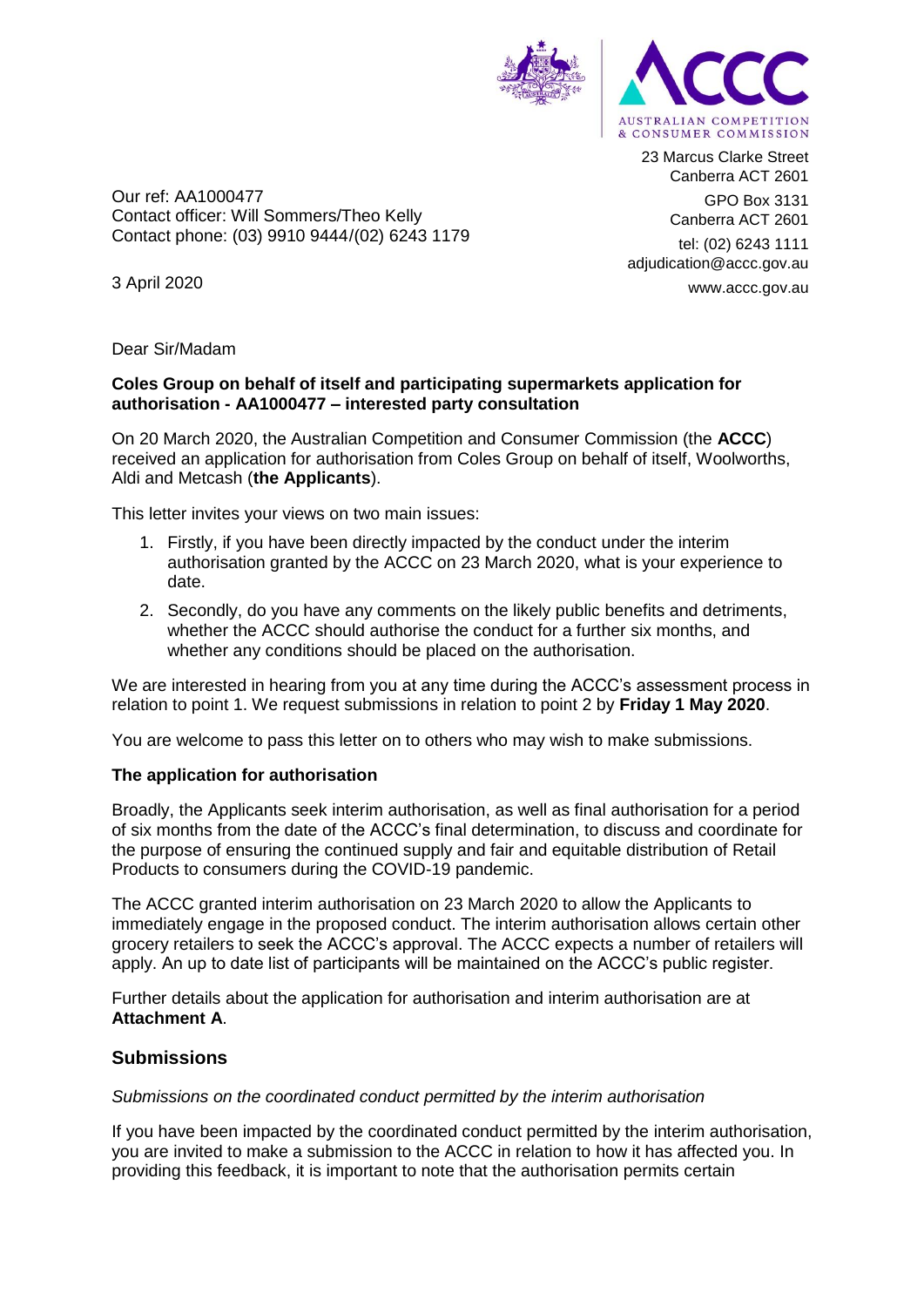coordinated conduct by the applicants. Unilateral conduct by individual supermarkets is not relevant to the authorisation. Please therefore be clear that you are referring to coordinated conduct by the applicants following the ACCC's 23 March decision to grant interim authorisation.

In particular, we seek your views on the following issues:

- 1. What impact has the supermarkets' coordinated conduct had on you? How have the Applicants' dealings with you changed as a result of the interim authorisation?
- 2. Is the interim authorisation achieving its purpose of ensuring continued and equitable supply of Retail Products?
- 3. Have you identified any negative effects from coordinated conduct permitted by the interim authorisation?
- 4. Is the coordinated conduct permitted by the interim authorisation likely to entrench anticompetitive behaviours that continue past the end of the COVID-19 pandemic?
- 5. Should any changes be made to the interim authorisation?

The ACCC invites submissions on the coordinated conducted permitted by the interim authorisation any stage over the coming months.

#### *Submissions for purposes of the draft determination*

The ACCC will progress its assessment of the application for authorisation in a timely manner .The ACCC will issue a draft determination setting out its preliminary views about the public benefits, effects on competition, and public detriments likely to result from the application for authorisation.

If you wish to make submissions before the ACCC issues a draft determination (as distinct from making a submission on the conduct authorised under the interim authorisation), we will accept submissions at any time up until **Friday 1 May 2020.** 

We recognise that the COVID-19 situation may be causing disruptions to your normal operations. For this reason, we are taking a flexible approach to receiving feedback on the conduct. You may wish to contact us by phone to discuss your views before this deadline.

#### **How to make a submission**

Please email your submission to [adjudication@accc.gov.au,](mailto:adjudication@accc.gov.au) with the subject '*AA1000477 – Coles Group on behalf of itself and participating supermarkets – submission*'. Please contact Will Sommers or Theo Kelly on the numbers below if you wish to provide comments by phone.

Your submission **will** be placed on the ACCC's [authorisations public register](https://www.accc.gov.au/public-registers/authorisations-and-notifications-registers/authorisations-register) on the internet unless you have made a request (with reasons) for us to exclude part or all of the submission from the public register. (see Guidelines for Excluding Information from the [Public Register](https://www.accc.gov.au/publications/guidelines-for-excluding-information-from-the-public-register-for-authorisation-and-notification-processes) for more information on how to make a request and how we assess requests).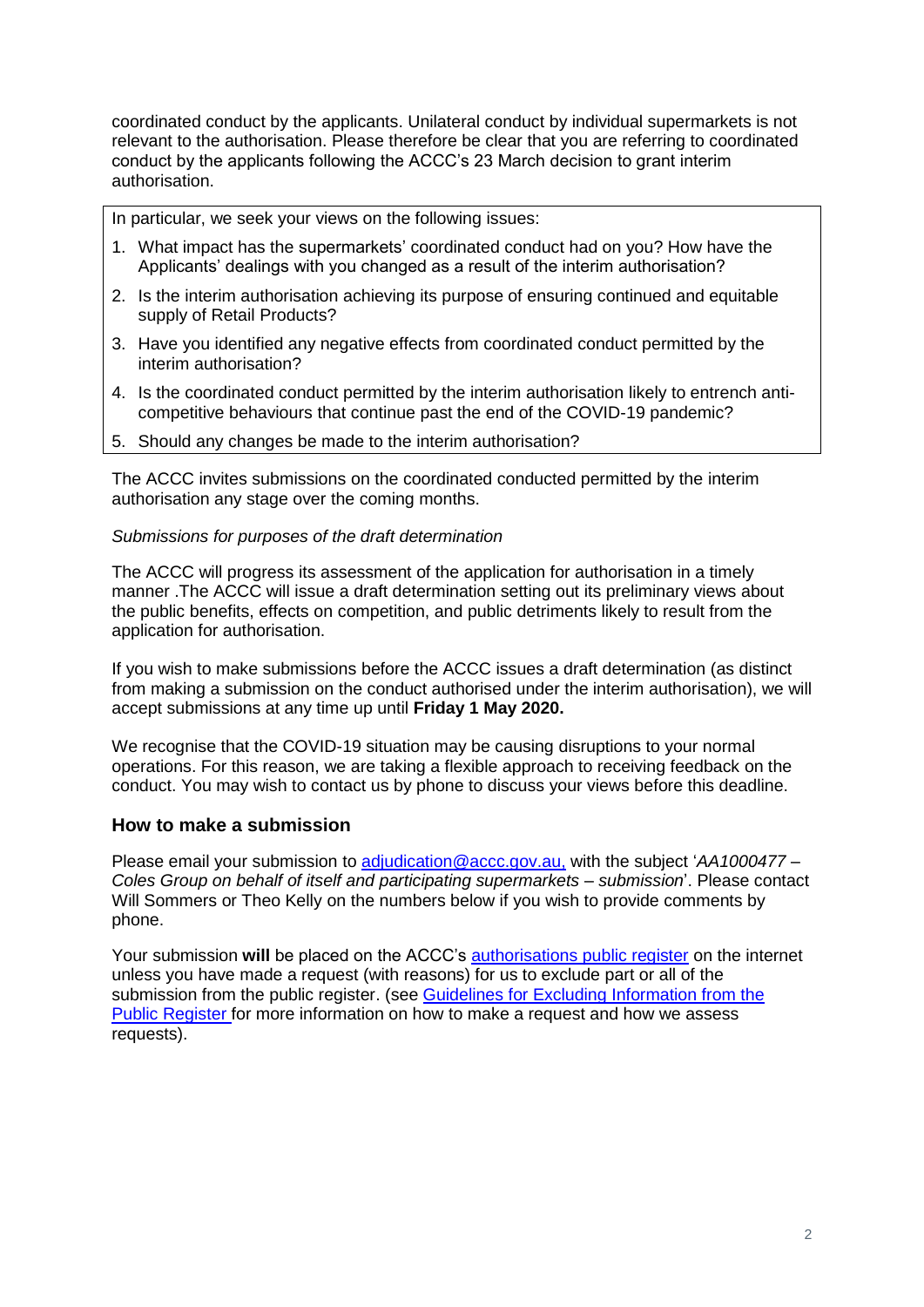This letter has been placed on the ACCC's public register. If you have any questions or wish to discuss any aspect of this matter, please do not hesitate to contact Will Sommers on (03) 9910 9444 or Theo Kelly on (02) 6243 1179.

Yours sincerely,

Kai Fu Director Adjudication Branch